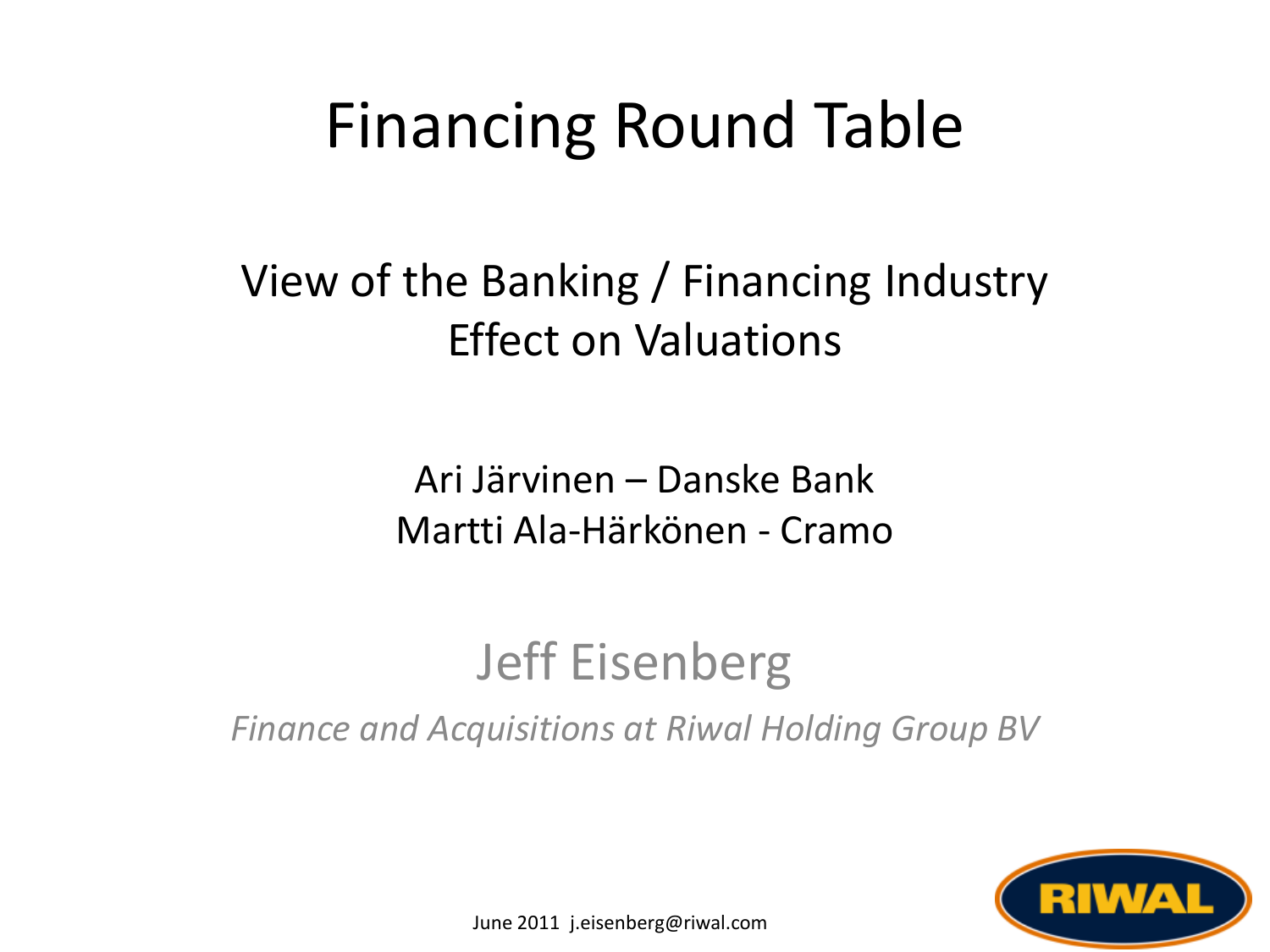#### **Today's Bank and Equipment Financing Situation**

- How are the banks doing? How healthy is our bank?
- How did they get here?
	- Do they have too much exposure to our industry?
	- How much new business are they doing…and what kind?
	- Ask questions early; it's easy to waste time
- Opportunities will a bank sell a loan or equipment at a discount / haircut?
- Have we reached the bottom yet? When will growth return and how much?
	- Country by Country answer
- Manufacturer's leasing companies & Vendor Finance
	- Priorities have changed from "get that sale" to relatively low risk financing
	- Some of them are still cleaning up boom and bust situations

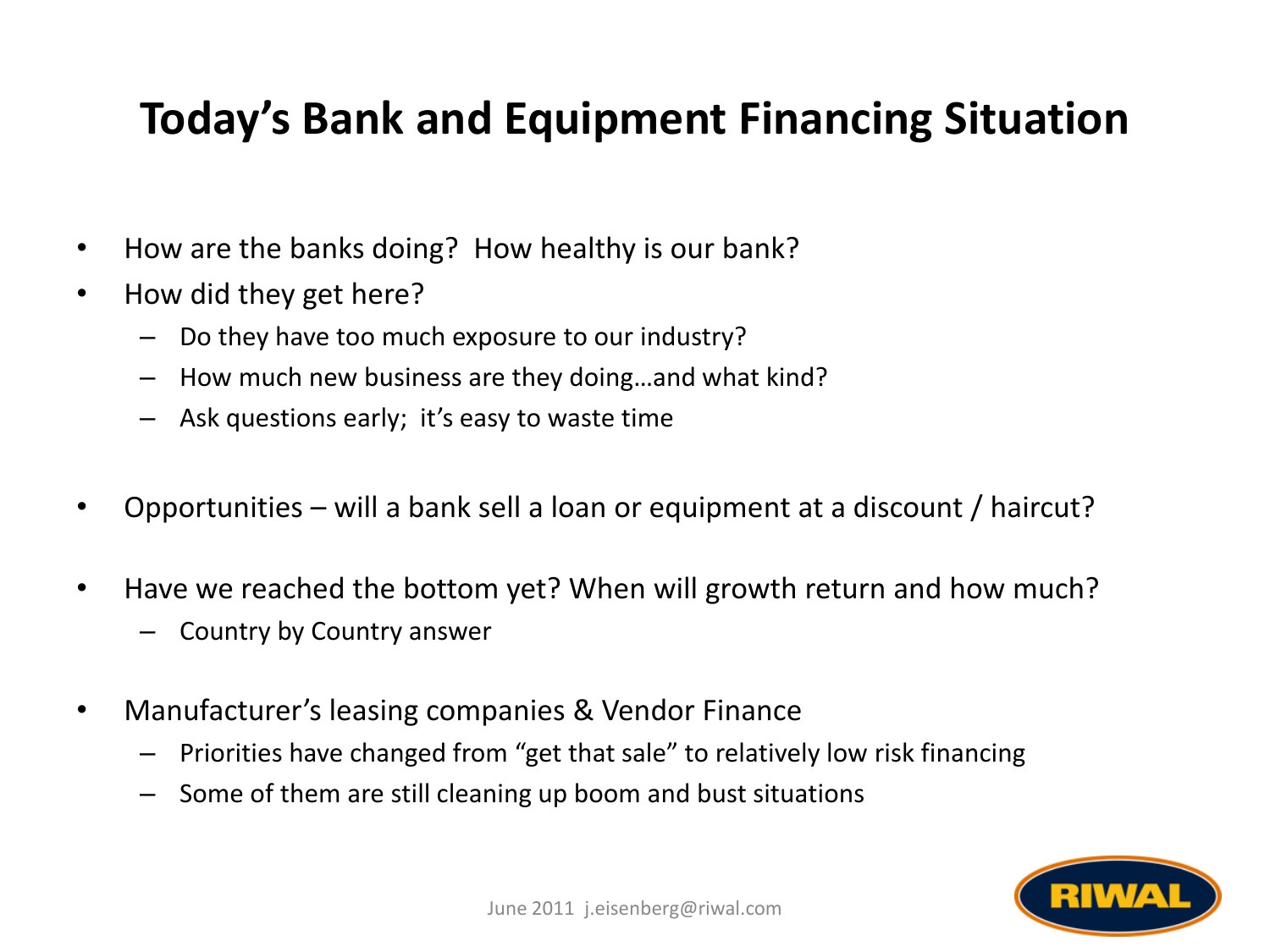## Financing for Rental Companies Expectations vs. Reality

- Financing for Expansion rental fleet
- Re-finance
- Acquisition Finance
- Rental company healthcheck
	- Debt Levels
	- Recapitalizations
	- Is the rental company meeting its forecasts? Covenants? Are the bank's expectations realistic?
	- Will the bank re-value OUR balance sheet?
		- 18 year depreciation of rental equipment (?)
- Opportunistic acquisitions
	- Are we the only buyer?
	- Synergies due to geography / critical mass / overheads

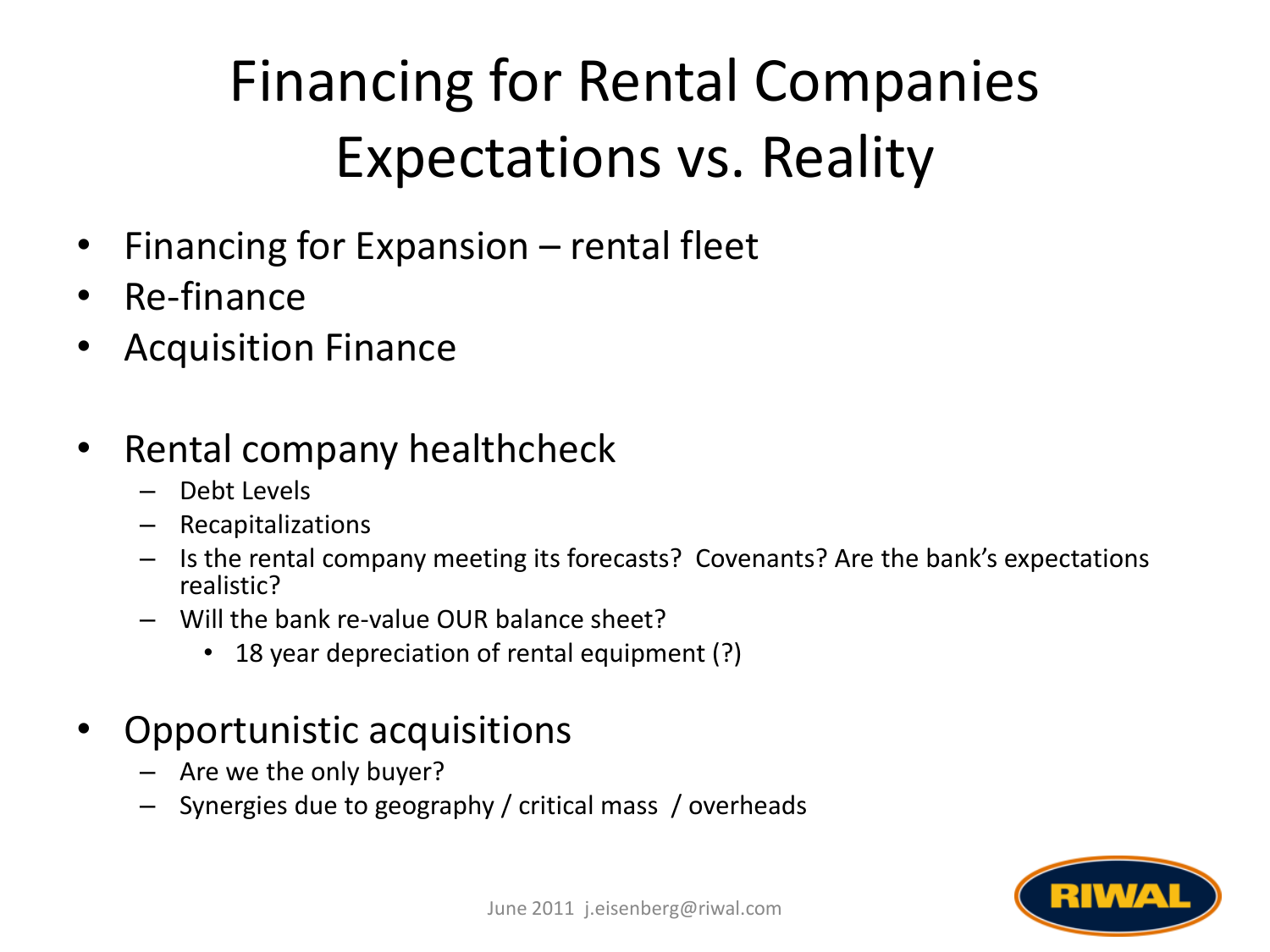# MBOs and MBIs

- The Formula Approach from the good times **is gone**.
	-
	-
	- Plus a cash flow loan; maybe 4x EBITDA
	-

– Asset Finance – 80% of unencumbered rental fleet (value?)

– Customer Receivables – 80% of current (credit insurance?)

- Plus Director's stake +/-100k per shareholding Director
- Plus some capital to fill the gap and reach current market valuations
- Deals are getting done, but carefully and with higher pricing
- Banks showing particular appetite for:
	- Re-financing
	- Turnarounds
	- Distressed sales haircuts
	- Hard Assets with quick sale values rather than cash flow
	- Startups? Rare.

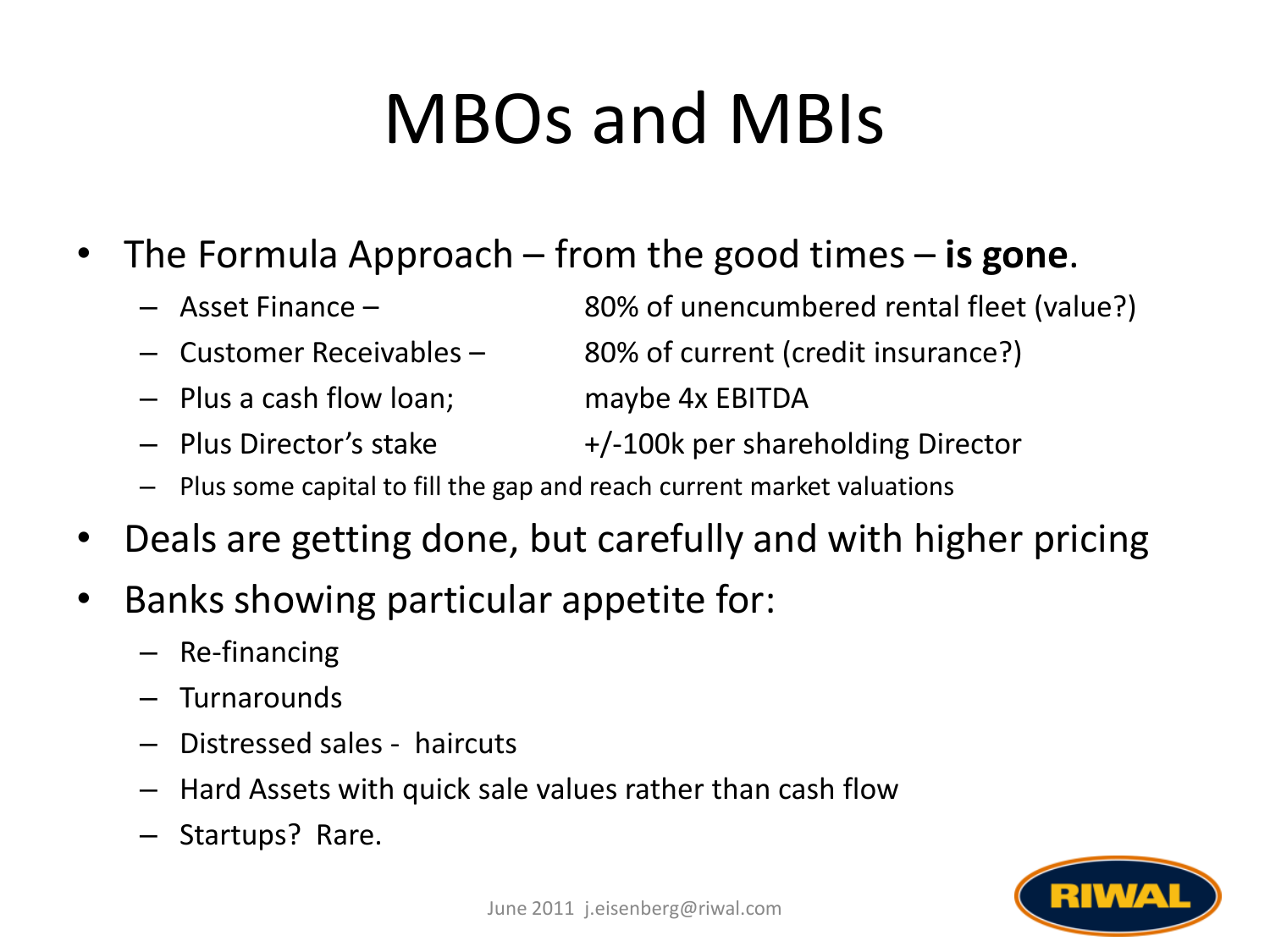### **Valuations and Bank Finance Situation Today**

- How did the 6 x EBITDA guideline originate anyway?
	- Growth can justify ANYTHING
	- How do the banks feel about growth and cash flow vs. Assets?
		- High valuations, extra debt, "don't worry the ratios will be fine next year".
- Comparing EBITDA valuations
	- target companies
	- stock market listed companies
	- Recent acquisitions (justifies market prices)
	- Is that acquisition "earnings enhancing" in the short term?
- Valuations are often comparable to "how much money can we raise for that company"?
	- Is a bank a "cash flow lender" or an "asset lender"?